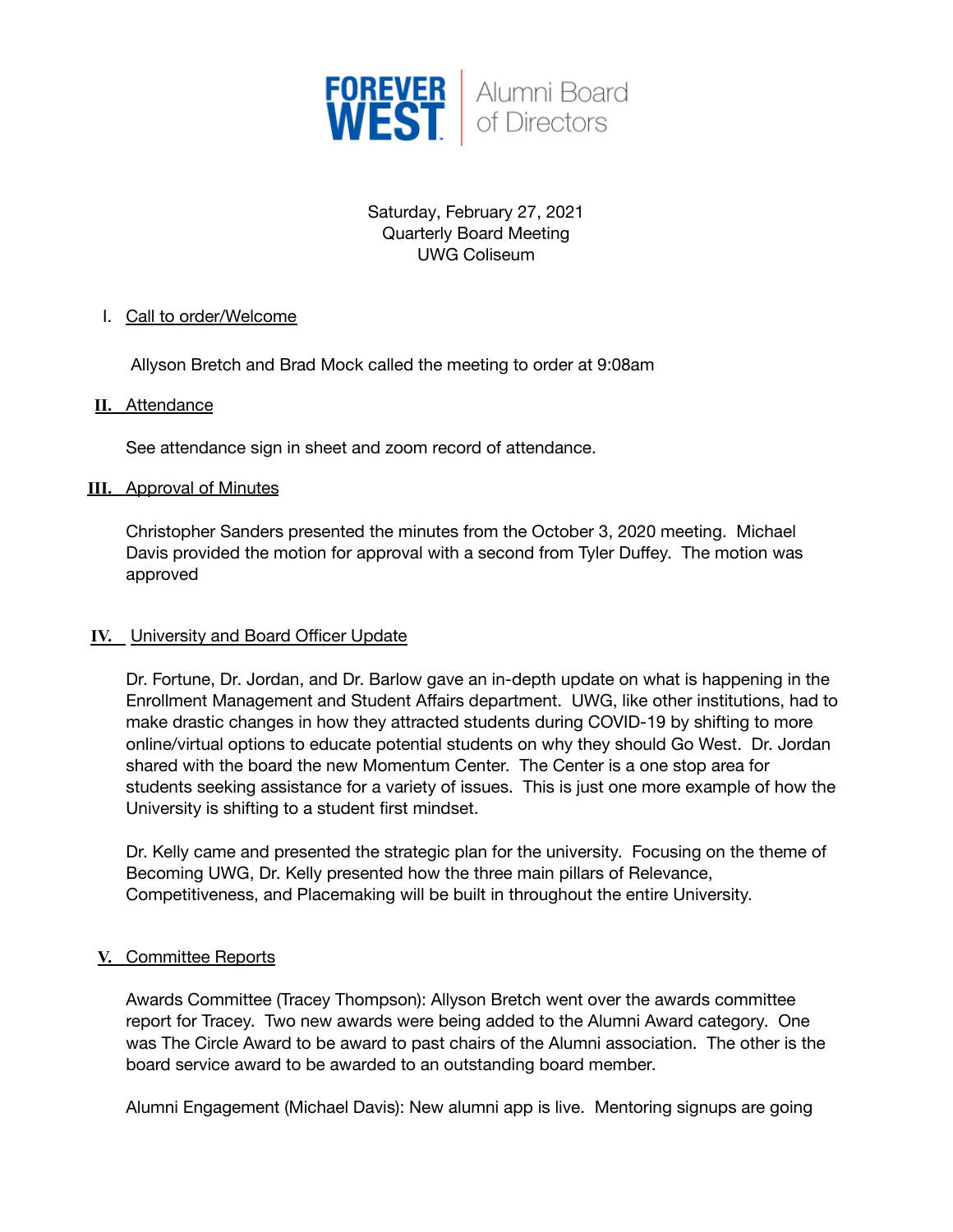

well with over 200 mentors signed up and each agreeing to take on 2 mentees. The board welcomed the Black Alumni Network. We all look forward to working with them.

Board Development (Steve Anthony): Committee completed board applications and interviews for potential board members. Steve provided a slate of 9 new board members and 4 returning board members for approval. Michael Davis made a motion to approve the board selections with a second made by Artagus Newell. The motion was approved.

Steve provided the following slate of proposed Executive Committee officers: Brad Mock for Chair, Christopher Sanders for Vice-Chair, Brian Nichols for Secretary, and Philip Cochran for Treasurer. Committee chairs will be assigned later.

Michael Davis made a motion to accept the slate of names and to present them to the full board approval at the May meeting. Danielle Jenkins provided the second. The motion was approved, and the slate will be submitted to the full board at the May board meeting.

#### **VI.** Old Business

No old business was brought forth to the board.

#### **VII.** New Business

Steve Anthony and Brad Mock presented eight bylaw changes for board consideration. After going through each change, Judy Rowell made a motion to approve the bylaw changes. Donald Walker provided the second. Christopher Sanders made a motion to limit discussion to 20 minutes. Michael Davis provided the second. The motion to limit discussion to 20 minutes was approved.

After the 20-minute time allotment, Christopher Sanders made a motion to call the question with a second by Michael Davis. The motion to call the question was approved and the discussion period ended.

The original motion to approve the bylaws remained on the floor. The motion was approved with a 22 for ( 17 in-person/5 via zoom ) to 4 against ( 1 in-person/3 via zoom) vote.

Steve and Brad presented the following statement as an addition to the board commitment form for consideration. The statement read "*As a member of the UWG Alumni Association board of directors, you are a spokesperson for and representative of the university. As such, one of your duties is to promote the university and its initiatives. This includes refraining from negative, public comments regarding the University of*